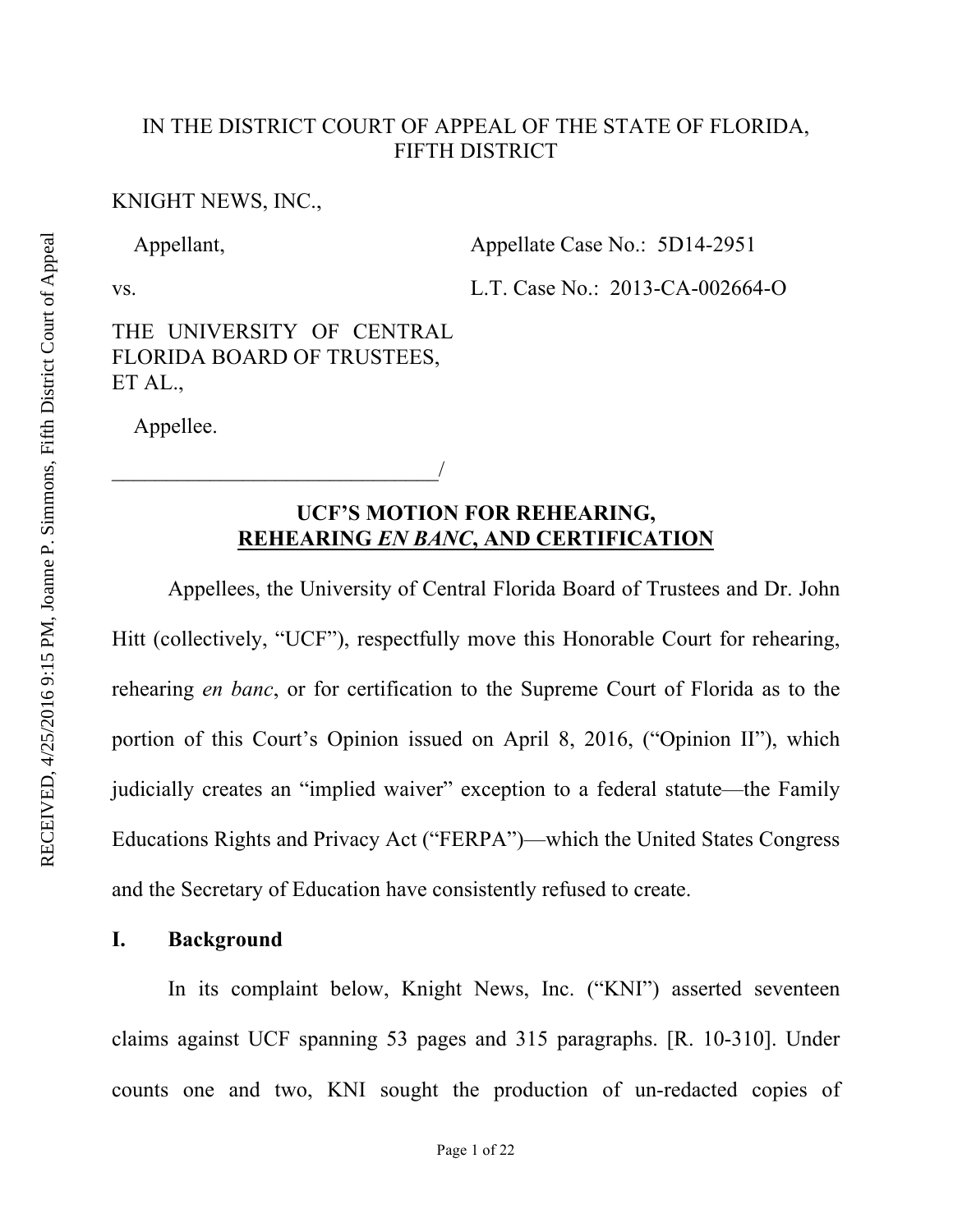"Impeachment Affidavits" filed against two student government members, and "Election Violation Affidavits" filed against student government candidates. [R. 13-14 at ¶¶ 13-18; R. 39-41 at ¶¶ 160-168 (count one); R. 14-15 at ¶¶ 19-32; R. 41- 42 at ¶¶ 169-177 (count two)].

Nowhere do the words "implied" or "consent" appear in KNI's complaint, [R. 10-64], in KNI's motion for alternative writ of mandamus and response in opposition to UCF's motion to dismiss and alternative motion for summary judgment, [R. 399-428], in KNI's reply to UCF's affirmative defenses, [R. 702], in the transcripts of the evidentiary hearing on KNI's claims under Florida's Public Records Act (counts one through seven) [R. 954-1335, 1459-1489], or in KNI's post-trial written closing argument. [R. 1372-1382].

At close of UCF's case-in-chief below, UCF filed a Motion for Involuntary Dismissal and Partial Final Judgment on KNI's counts one through seven. [R. 1336-1369]. In relation to counts one and two, UCF's motion explained that:

Florida law provides that a "student's education records, as defined in [FERPA], and the federal regulations issued pursuant thereto . . . are confidential and exempt from s. 119.07(1) and s. 24(a), Art. I of the State Constitution." §1006.52(1), Fla. Stat. Accordingly, UCF "may not release a student's education records without the written consent of the student to any individual, agency, or organization, except in accordance with and as permitted by the FERPA." §1006.52(2), Fla. Stat.; *see Florida State Univ. v. Hatton*, 672 So. 2d 576, 579 (Fla. 1st DCA 1996) (We find that the formal orders regarding FSU students are confidential records and reports . . . because they contain identifying information about the subject student and other students who are accomplices, witnesses and victims.") (*cited with approval, WFTV, Inc. v. School Bd. of Seminole Cnty*., 874 So.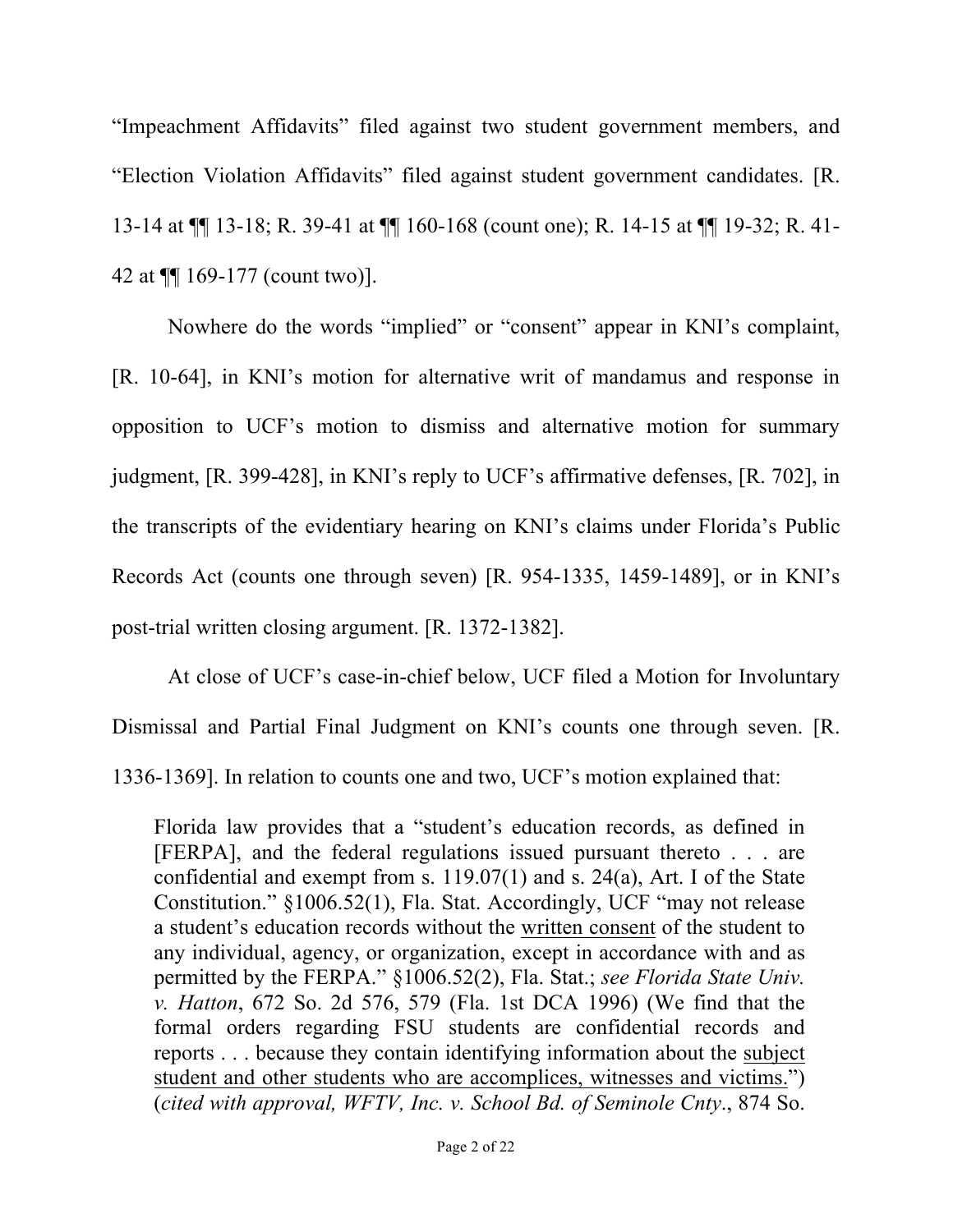2d 48, 53 (Fla. 5th DCA 2004) ("In the instant case, the Requested Records are both confidential and exempt from section 119.07(1) and, hence, the School Board is prohibited from disclosing the Requested Records to WFTV.")). . . .

The records at issue under Counts [I and II] include:

· "Affidavits of Impeachment" containing information identifying students accusing other identified students with the "impeachable offense of Malfeasance as the willful disregard of the Student Body Constitution and Statutes," as well as information that is reasonably linkable or easily traceable to the involved students, such the identification of a specific university student committee, (Count I); [and]

· "Election Violations Affidavits" containing information identifying students accusing other identified students (running for student body president and vice-president) with violations of the university's elections statutes, including serious charges such as bribery, as well as information that is reasonably linkable or easily traceable to the involved students, such the identification of a specific student political party, (Count II);  $\dots$ 

Hence, the records at issue under the Redacted Counts are "education records" as they contain "personally identifiable information" relating to university students, and are maintained by UCF, which is a public educational institution.  $\S$  1000.21(6)(g), Fla. Stat. As a result, the records are "confidential and exempt from s. 119.07(1) and s. 24(a), Art. I of the State Constitution." §1006.52(1), Fla. Stat.

At trial, the Court conducted an in camera review of un-redacted copies of the records at issue, and received the sworn testimony of UCF's Deputy General Counsel, Ms. Youndy Cook. As to the records at issue under Counts I, II, and VI, Ms. Cook's testimony established that UCF redacted "personally identifiable information" and "non-directory information" pursuant to FERPA. [R. 1341-1343, (emphases added)].

On June 24, 2014, the trial court rendered its "Order on Plaintiff's Petition

for Alternative Writs of Mandamus and Defendants' Motion for Involuntary

Dismissal and Partial Final Judgment." [R. 1603-1610]. As for counts one and two,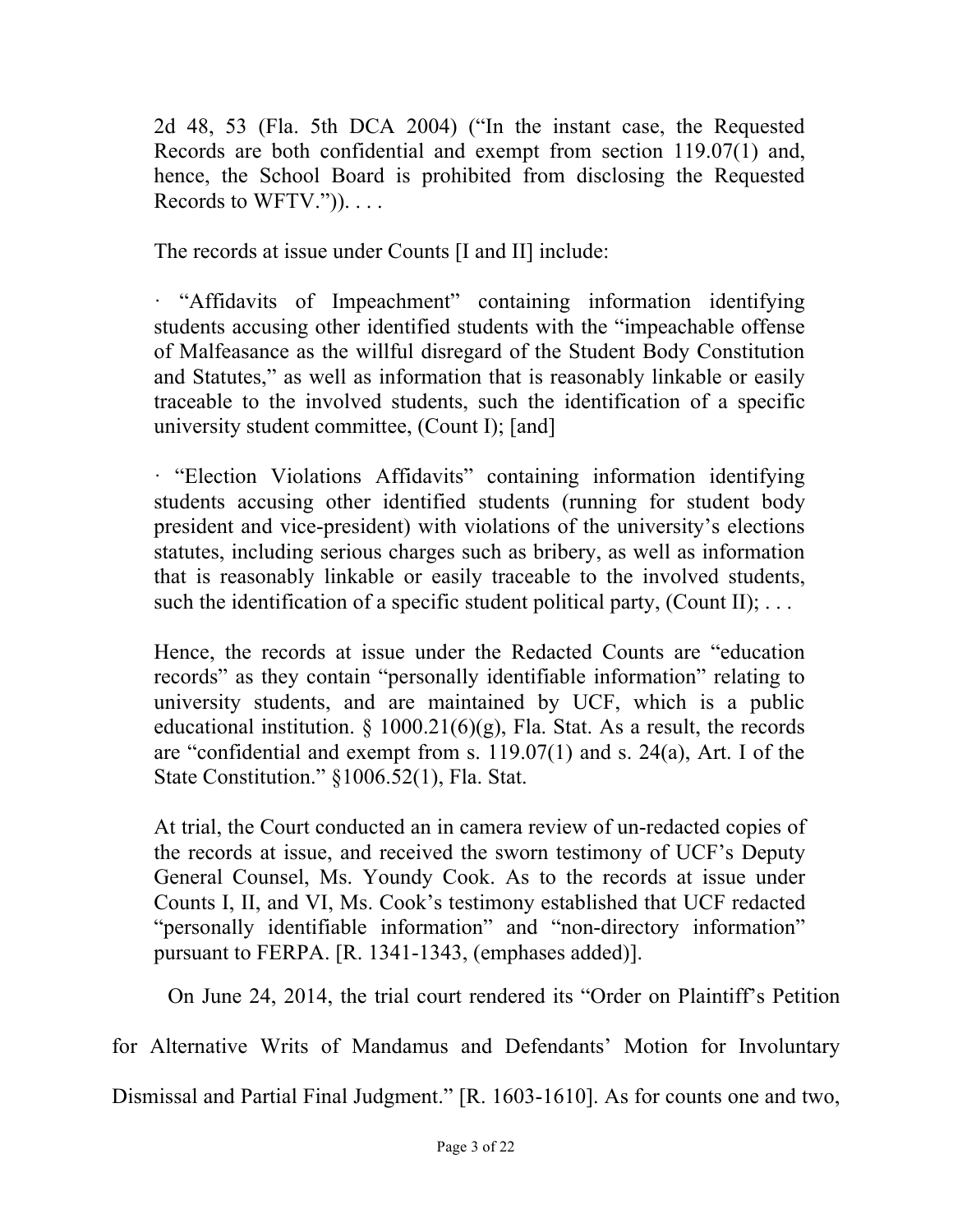the trial court ruled that "[f]ollowing an in-camera inspection of the records, the court finds the Defendant's asserted exemption is applicable and accordingly, denies Plaintiff's petition for an alternative writ of mandamus and grants Defendant, UCF's Motion for Involuntary Dismissal" as to counts one and two. [R. 1603-1604].

KNI appealed the trial court's series of final orders, and nowhere in its Initial Brief or Reply Brief do the words "implied" or "consent" appear. On February 5, 2016, the panel released the first opinion in this appeal ("Opinion I"), concluding that "[a]though KNI has set forth valid public policy arguments as to why the type of records and information requested in this case should be subject to public disclosure, we believe that those arguments are more properly addressed to the appropriate legislative bodies." See Opinion I, pg. 4.

KNI moved for rehearing on Opinion I, and in support argued for the first time that members of student government "expressly consent" to the release of their education records:

Even if student government records were "education records," the Court has already observed that FERPA only "limit[s] the dissemination of a student's education records without the student's consent." Here, the students' participation in extracurricular—i.e., outside of the educational curriculum—activities, particularly those individuals elected and appointed to administer the government's allocation of large amounts of public funds, is an express consent to the disclosure of their identities within the scope of those extracurricular activities. These officials submit themselves for election, perform their statutory and constitutional duties at noticed, public meetings and are subject to impeachment by public referendum. These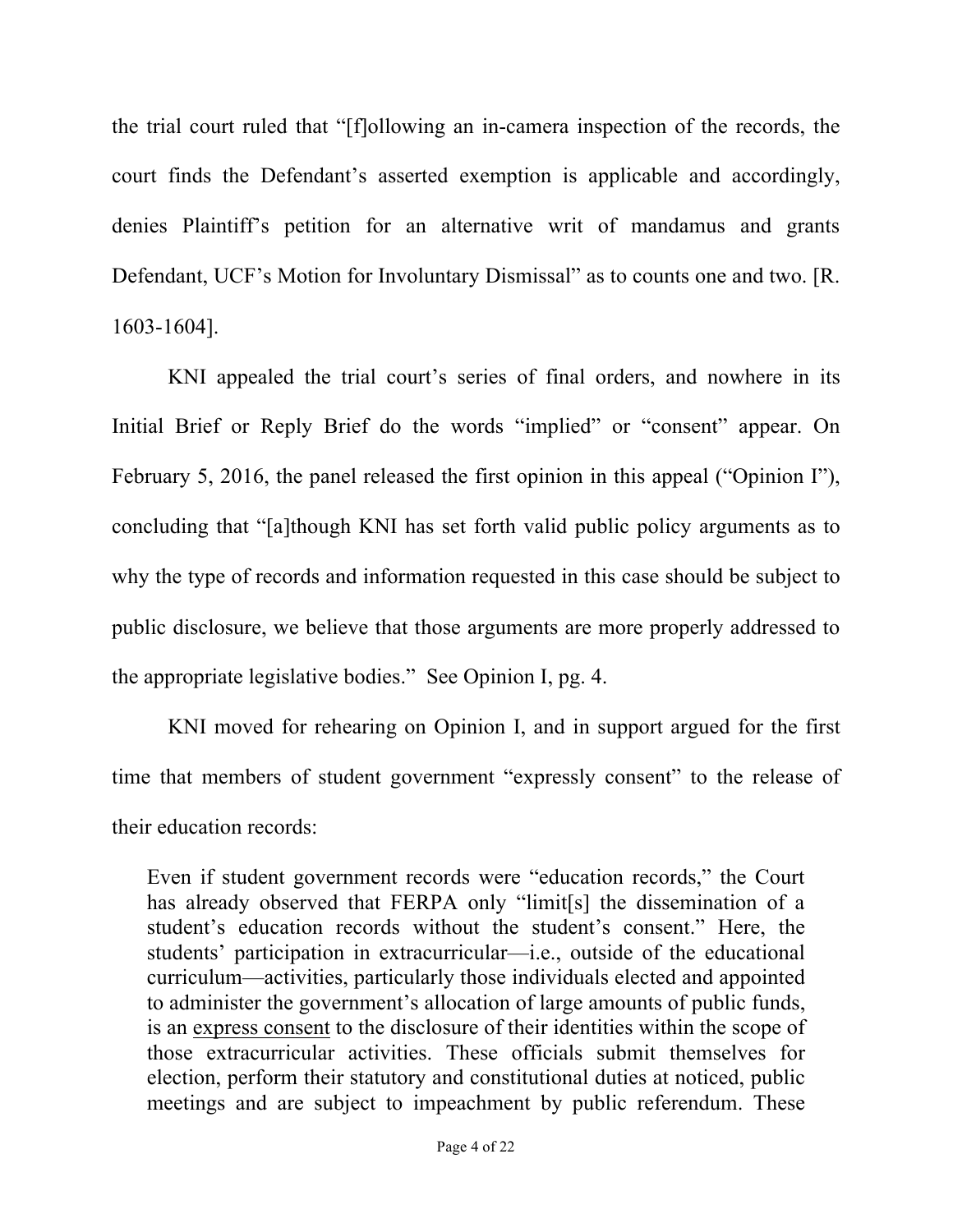officials know or should know of these open government laws and therefore have consented to the disclosure of their identities within the scope of their public duties. Public duties may not be performed in the shadow of anonymity. [KNI's Motion for Rehearing, Rehearing En Banc, Clarification, and Certification, pgs. 6-7 at ¶15 (Feb. 22, 2016 (emphasis supplied)].

In response, UCF explained that the "Florida Legislature specifically amended state law to "provide[] that '[a] public postsecondary educational institution may not release a student's education records without the written consent of the student to any individual ..., except in accordance with and as permitted by the FERPA.' *Rhea v. District Bd. of Trustees of Santa Fe College*, 109 So. 3d 851, 856 (Fla. 1st DCA 2013) (quoting § 1006.52(2), Fla. Stat. (2009)). The Court's focus in the Opinion was correctly on the federal statute and the federal statute clearly protects student disciplinary records from disclosure." [UCF's Response to KNI's Motion for Rehearing, pg. 9 (March 16, 2016) (emphasis supplied)].

In Opinion II, the panel reversed its prior acknowledgment that KNI's public policy arguments "are more properly addressed to the appropriate legislative bodies," see Opinion I, pg. 4, and held that:

[W]e conclude that the names of student government officers charged with malfeasance in the performance of student government duties or alleged to have engaged in misconduct with regard to their election or appointment to their position, do not qualify as protected "personally identifiable information" under FERPA because student government officers have implicitly consented to the dissemination of that information given Florida's statutory scheme concerning university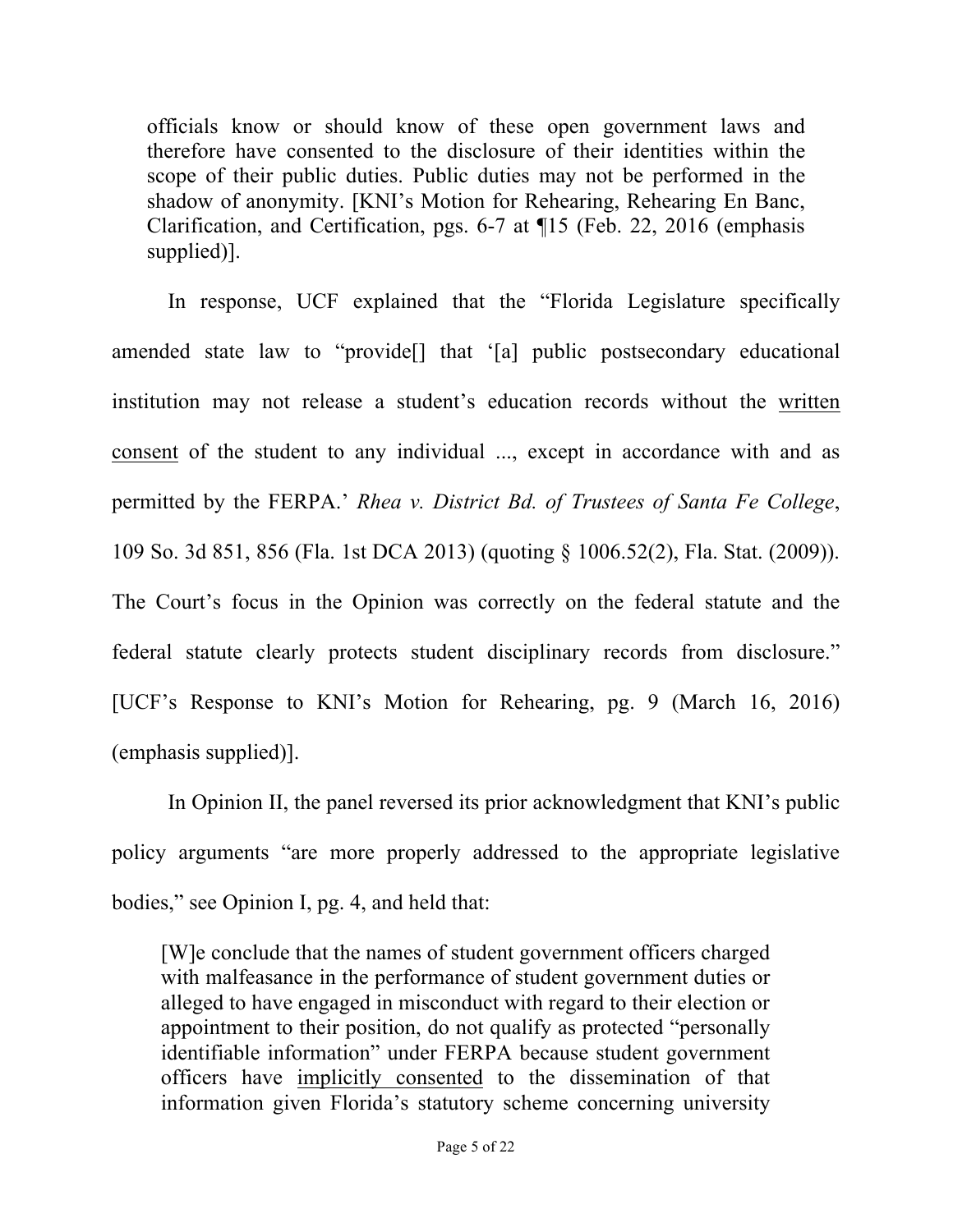student governments. Section 1004.26, Florida Statutes (2012), provides that a university student government is required to adopt internal procedures governing "[t]he qualifications, elections, and returns, the appointments, and the suspension, removal, and discipline of officers of the student government[.]"  $\S$  1004.26(4)(a), Fla. Stat. (2012). Furthermore, section 1004.26(4)(b) authorizes the removal of student government officers for malfeasance and other enumerated causes by majority vote of students participating in a referendum held pursuant to the requirements set forth in the statute.

Accordingly, under this statutory scheme, student government officers know or reasonably should know (given their voluntary decision to seek election or appointment as a student government officer) that they may be disciplined for misconduct in the performance of their student government duties or alleged misconduct related to their election or appointment, either by referendum vote of the university's students or by vote of other student government officers in a public meeting. We hold, therefore, that such information concerning misconduct by student government officers is not protected from disclosure under FERPA. See Opinion II, pgs. 4-6.

## **II. Legal Standard**

"The purpose of a motion for rehearing is to direct the court to points of law or fact that, in the opinion of the movant, the court overlooked or misapprehended in its opinion." *McDonnell v. Sanford Airport Auth.*, 5D13-3850, 2015 WL 2260504 (Fla. 5th DCA May 15, 2015) (citing Fla. R. App. P. 9.330(a)). In Opinion II, the Court overlooked the plain terms of FERPA and its implementing regulations, and the Secretary of Education's consistent pronouncements that only in narrow circumstances (not present here) does a student impliedly waive their privacy rights under FERPA. In effect, Opinion II rewrites Florida and federal law.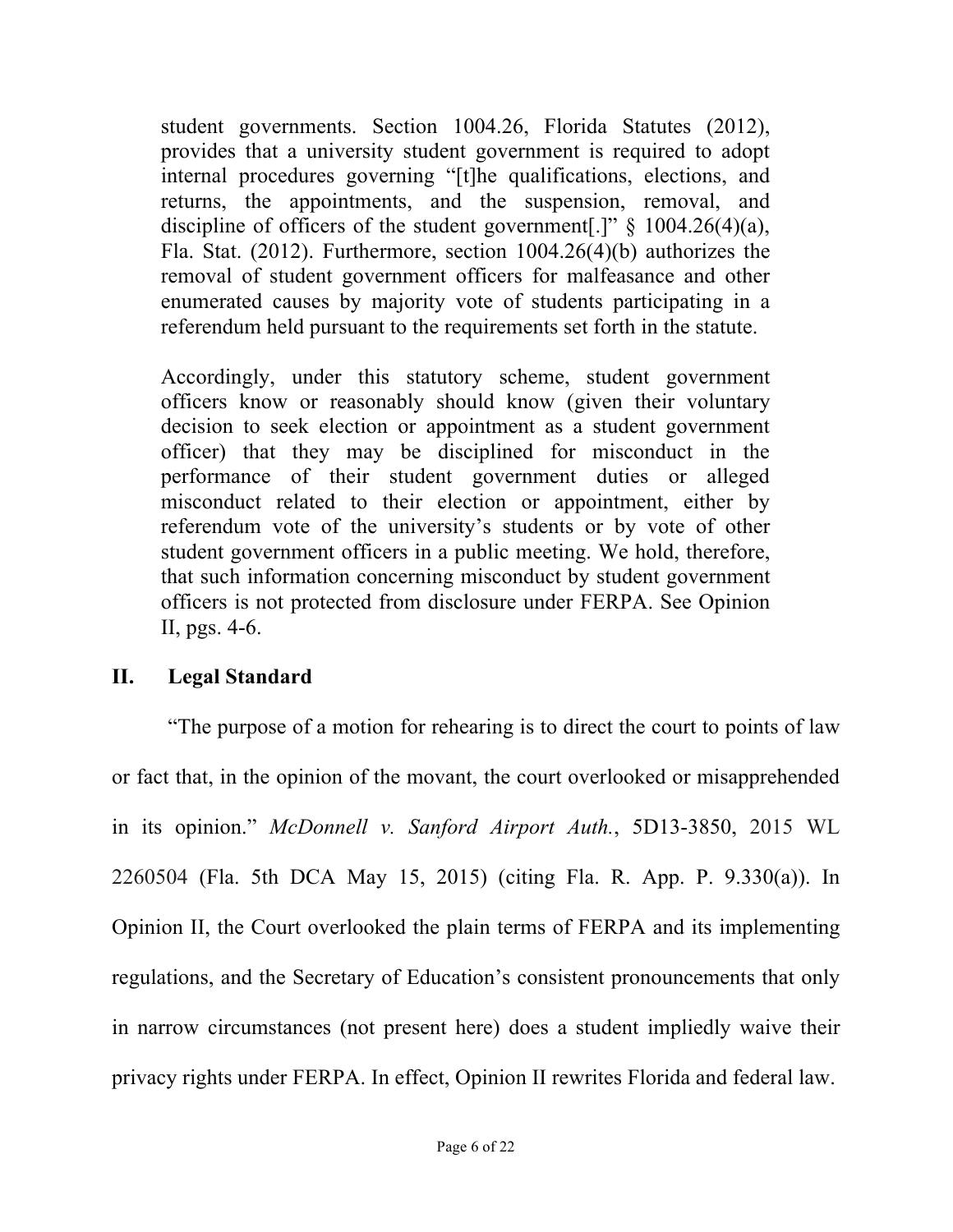## **III. Legal Argument and Application**

UCF respectfully submits that rehearing, rehearing *en banc*, or certification is appropriate for the following reasons:

Opinion II correctly states that the Impeachment and Election Violation Affidavits at issue under counts one and two concern "students who were the subject of allegations of misconduct related to their performance, election, and/or appointment as student government officers," see Opinion II at pg. 2, and "FERPA permits the release of certain student disciplinary records and information where the alleged misconduct constitutes [1] a crime of violence or a [2] non-forcible sex offense." See Opinion II, pg. 4 (citing and agreeing with *United States v. Miami University*, 294 F.3d 797, 812 (6th Cir. 2002)).

In 2009, the Florida Legislature enacted § 1002.225, Fla. Stat., which provides that "[a]ll public postsecondary educational institutions shall comply with the FERPA with respect to the education records of students," and  $\S$  1006.52(2)(a), Fla. Stat., which provides that a "public postsecondary educational institution may not release a student's education records without the written consent of the student to any individual, agency, or organization, except in accordance with and as permitted by the FERPA." Under the principle of *expressio unius, exclusio alterius*, no other [release] exception may be inferred." *Morris v. Seely*, 541 So. 2d 659, 661 (Fla. 1st DCA 1989) ("Although the Legislature has created exceptions to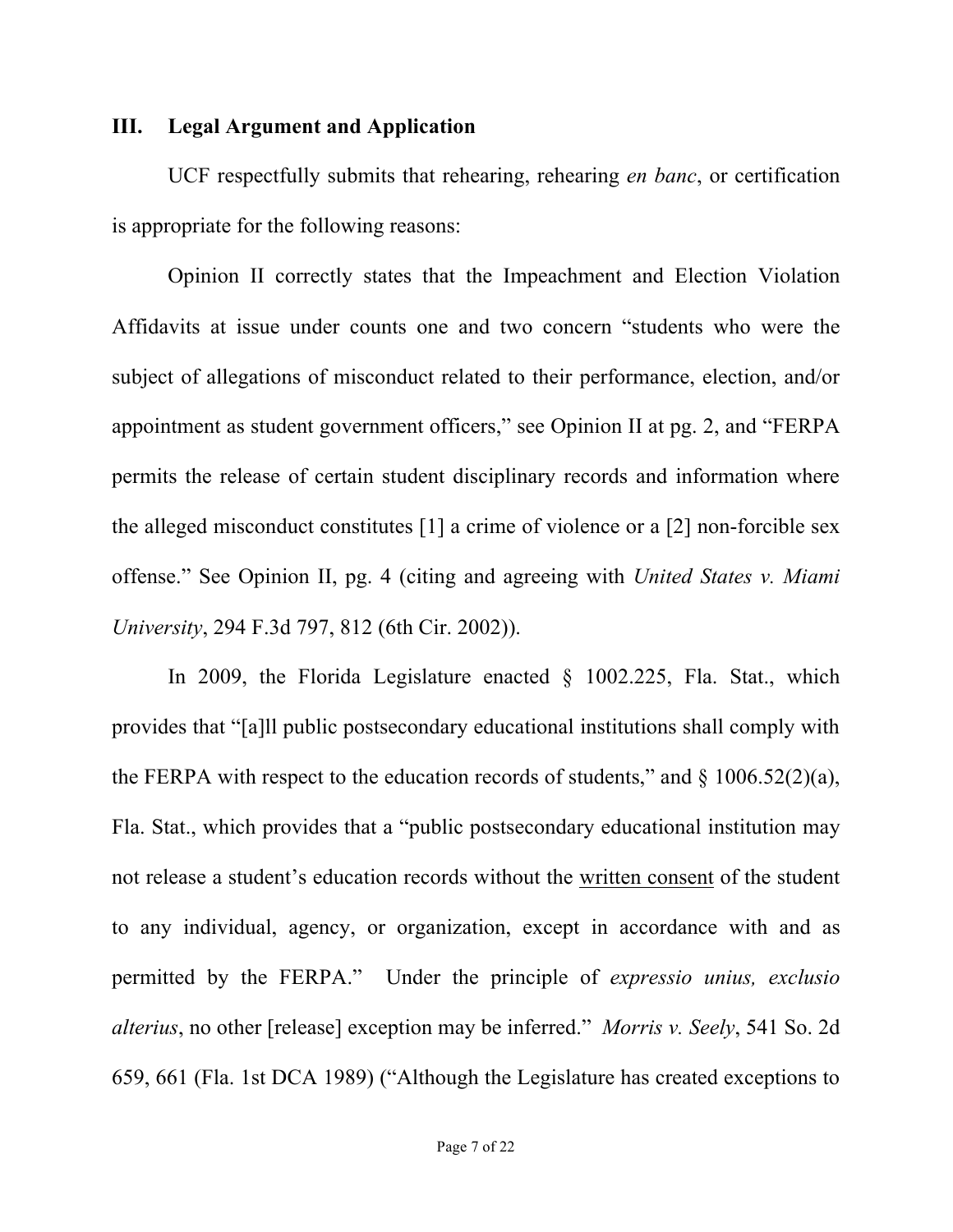Section 116.111 for teachers hired by district school boards or community colleges and for the temporary employment of a relative in the event of an emergency, it has made no exception to Section 116.111 for the office of sheriff.") (*citing Dobbs v. Sea Isle Hotel*, 56 So. 2d 341 (Fla. 1952) ("We have oft-times held that the rule '*Expressio unius est exclusio alterius*' is applicable in connection with statutory construction. This maxim, which translated from the Latin means: express mention of one thing is the exclusion of another, is definitely controlling in this case. The legislature made one exception to the precise language of the statute of limitations. We apprehend that had the legislature intended to establish other exceptions it would have done so clearly and unequivocally. We must assume that it thoroughly considered and purposely preempted the field of exceptions to, and possible reasons for tolling, the statute. We cannot write into the law any other exception, nor can we create by judicial fiat a reason, or reasons, for tolling the statute since the legislature dealt with such topic and thereby foreclosed judicial enlargement thereof.").

Thereafter, in 2010 the Legislature enacted § 1004.26, Fla. Stat., which created a student government at each state university and made each student government "part of the university at which it is established." § 1004.26(1), Fla. Stat. Section 1004.26 makes no mention of student "education records" or the express or implied waiver of student privacy rights under FERPA.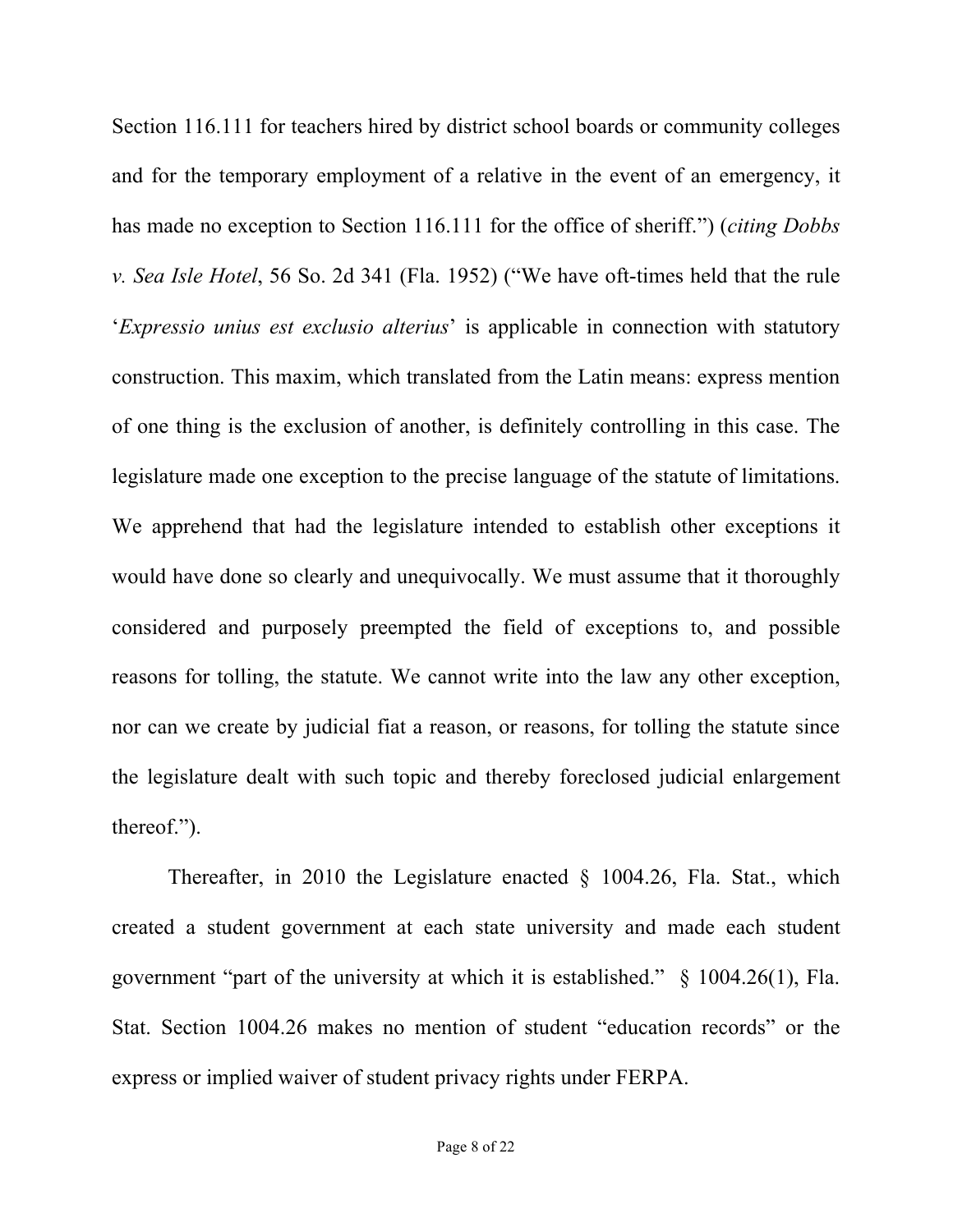"Under fundamental principles of separation of powers, courts cannot judicially alter the wording of statutes where the Legislature clearly has not done so." *Fla. Dep't of Revenue v. Fla. Mun. Power Agency*, 789 So. 2d 320, 324 (Fla. 2001); *see also Hawkins v. Ford Motor Co*., 748 So. 2d 993, 1000 (Fla. 1999) ("[T]his Court may not rewrite statutes contrary to their plain language."). Here, Opinion II violates fundamental separation of powers principles by re-writing §§ 1002.225 and 1006.52(2), Fla. Stat. to allow for the release of a student's education records based on their "written or implied consent," and by re-writing § 1004.26, Fla. Stat. to provide that a students participating in student government "impliedly consent" to the release of their education records.

Nor can an implied waiver of a student's privacy rights be found "in accordance with and as permitted by the FERPA." § 1006.52(2)(a), Fla. Stat. In enacting FERPA, Congress expressly directed the Secretary of the Department of Education to interpret and enforce the statute. See 20 U.S.C. § 1232(g); 20 U.S.C. § 1234 *et seq*. As required, the Secretary has duly undertaken this role by adopting regulations and enforcing the statute and regulations. 34 C.F.R. Pt. 99. Over the course of multiple administrations, the Department of Education has not wavered in its determination that the implied waiver of FERPA rights is only applicable in extremely narrow circumstances and only as specifically provided by the Secretary.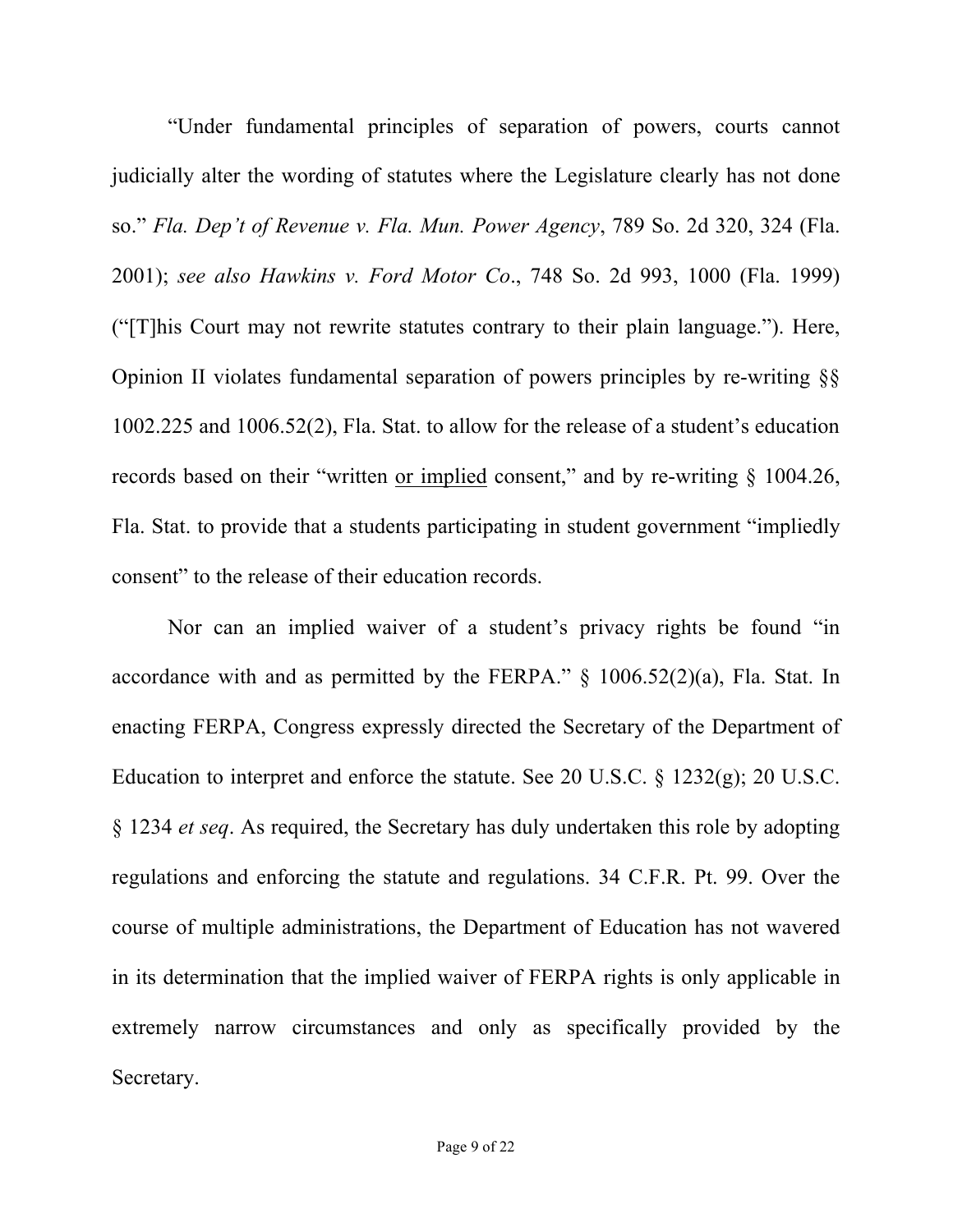As recently as July 2015, the Secretary reaffirmed the position, held for nearly twenty years, that the waiver of FERPA rights, or implied consent, is limited to situations such as when the student's whose privacy rights are at issue takes legal action and the university is required to defend itself. See, e.g., Letter from Letter from U.S. Dep't Educ. ("DOE"), Family Policy Compliance Office ("FPCO"), to HON. Mark Herring, Att'y Gen., Commonwealth of Virginia (July 2, 2015) (the "UVa Letter"); Letter from DOE, FPCO, to Leslie Chambers-Strohm, Vice Chancellor and General Counsel, University of North Carolina at Chapel Hill (April 28, 2014) (the "UNC Letter"); Letter from DOE, FPCO, to Dr. Hunter Rawlings III, President, Cornell University (Feb. 28, 2000) (the "Cornell Letter"); Letter from DOE, FPCO, to Dr. Hoke Smith, President, Towson State University (June 22, 1998) (the "Towson State Letter").<sup>1,2</sup>

<u>.</u>

 $1$  The FERPA letters cited above from the DEO are included in an appendix being filed contemporaneously with this motion. All redactions shown on the letters were made by the DOE and not UCF. Furthermore, all of the FERPA letters from the DOE are available on the DOE's website, http://www2.ed.gov/policy/gen/guid/fpco/ferpa/library/index.html (last visited April 25, 2016). To the extent the Court believes it necessary to take judicial notice of the DOE's legal conclusions, the DOE website is an official website of an agency of the United States, and the contents thereon cannot be reasonably questioned. "Many Florida appellate courts have taken judicial notice of internet materials," *Oken v. Williams*, 23 So. 3d 140, fn. 2 (Fla. 1st DCA 2009), and so have the federal courts. *Laborers' Pension Fund v. Blackmore Sewer Constr., Inc.*, 298 F. 3d 600, 607 (7th Cir. 2002) (taking judicial notice of information contained on the FDIC official web site); see also, *U.S. v. Behmanshah*, 49 Fed. Appx. 372 (3d Cir. 2002) (taking judicial notice of SEC filings readily available on Westlaw). Similarly, both the Florida and federal courts allow for the taking of judicial notice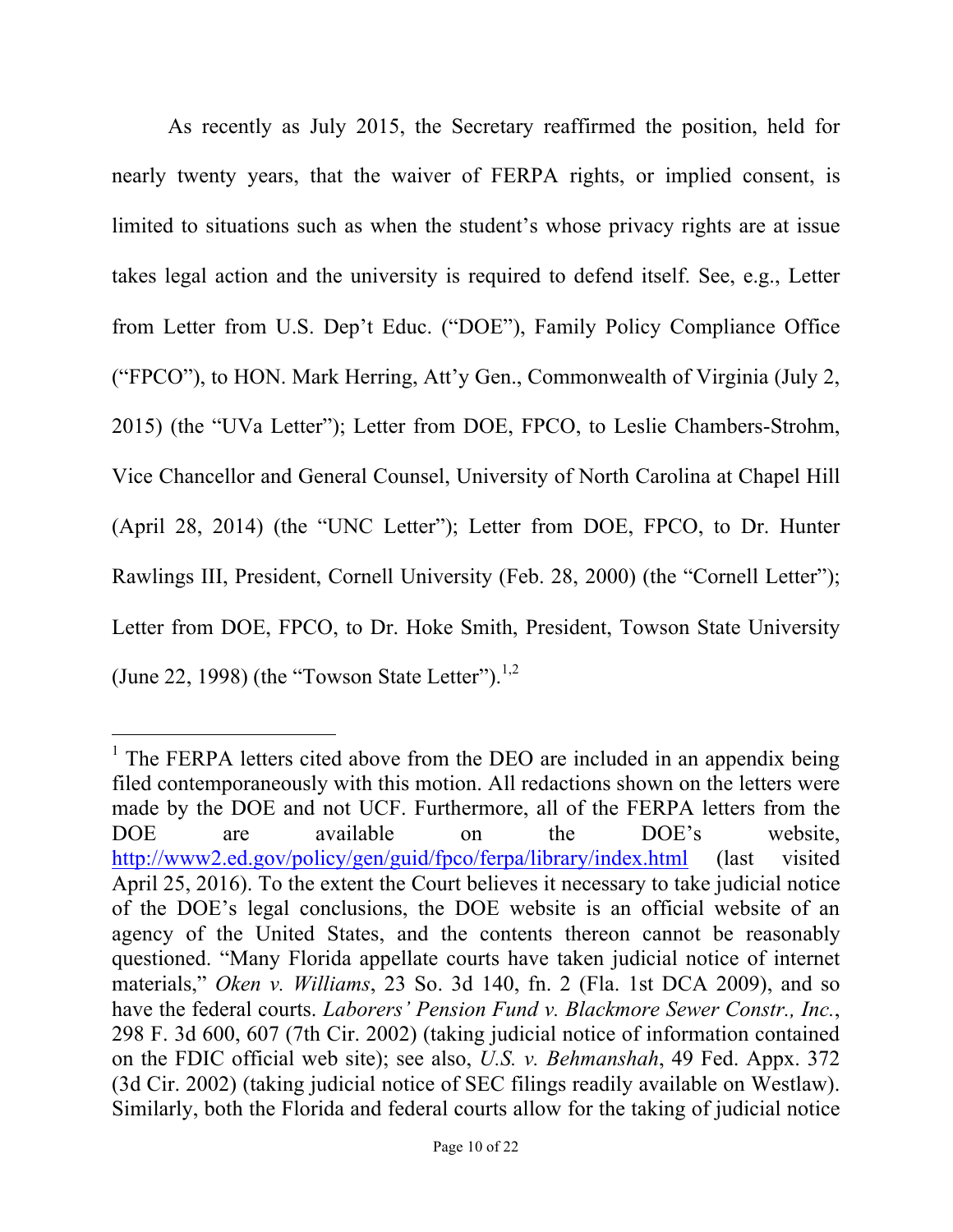As explained herein, this Court's holding in Opinion II is entirely inconsistent with the conclusion of the Secretary. The holding waives the privacy rights of persons that are not a party to this proceeding, and also fails to take into account the privacy rights of students who submitted the subject Election Violation and Impeachment Affidavits. Taken to its logical extreme, the Court's holding would mean that all disciplinary records are open to the public, because by law (Fla. Stat. § 1006.60) each state college and state university must have a code of conduct to discipline students, and all students must consent thereto: "Any person who accepts the privilege extended by the laws of this state of attendance at any public postsecondary educational institution shall, by attending such institution, be deemed to have given his or her consent to the policies of that institution, the State Board of Education, and the Board of Governors regarding the State University System, and the laws of this state. Such policies shall include prohibition against

 $\overline{a}$ 

on appeal. *Gonzalez v. Chase Home Finance, LLC*, 37 So. 3d 955, 958 (Fla. 3d DCA 2010); *Denius v. Dunlap*, 330 F. 3d 919 (7th Cir. 2003) ("judicial notice may be taken at any time, including on appeal"); *In re Indian Palms Assocs., Ltd.*, 61 F. 3d 197, 205 (3d Cir. 1995). The Florida Supreme Court confirmed both conclusions in one opinion when it held that the trial court erred by not taking judicial notice of an official record of a federal agency and, further, that "the District Court [also] had the authority to take judicial notice of this" record. *Freimuth v. State*, 272 So. 2d 473, 475 (Fla. 1972).

<sup>2</sup> Each letter is signed by the then-director of the FPCO, the office within the Department of Education that administers FERPA. However, as clearly stated in the UVA letter, the letter is sent on behalf of and at the direction of the Secretary.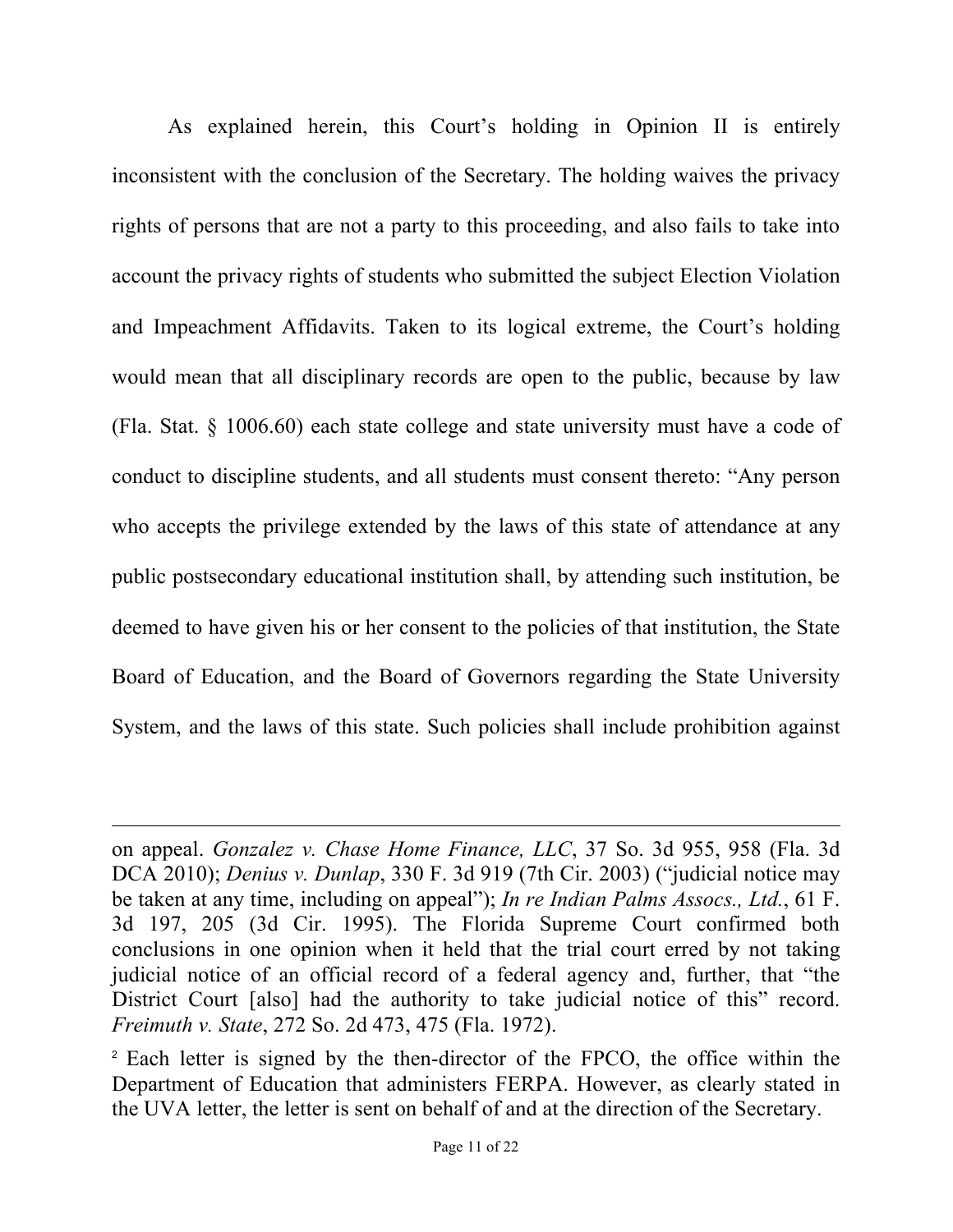disruptive activities at public postsecondary educational institutions." Fla. Stat. § 1006.61.

In Opinion II, the Court crafted an exception to FERPA when the student knew or should have known that they may be disciplined for misconduct in the performance of their student government duties or alleged misconduct related to their election or appointment. See Opinion II, pg. 6. That holding is contrary to the federal statute as interpreted by the agency charged with its interpretation and enforcement. Because the holding is contrary to federal law, and requires UCF to violate FERPA, risk its federal funding, and disclose the protected information of students not even a party to this proceeding, the Court should grant rehearing or rehearing *en banc*, or should certify this issue to the Supreme Court of Florida as one of great public importance to the entire State University System.

As stated by the Secretary, "neither the statute nor the regulations specifically permit an educational agency or institution to infer an implied waiver of the right to consent." [App. 007 (Towson State Letter, pg. 4)]. In the Towson State Letter, the Secretary responded to a response from Towson State that the protected information was only released in order to allow the school to defend itself to a reporter. The Secretary used the letter to "set forth clearer guidelines" regarding the DOE policy on permitting an educational agency or institution to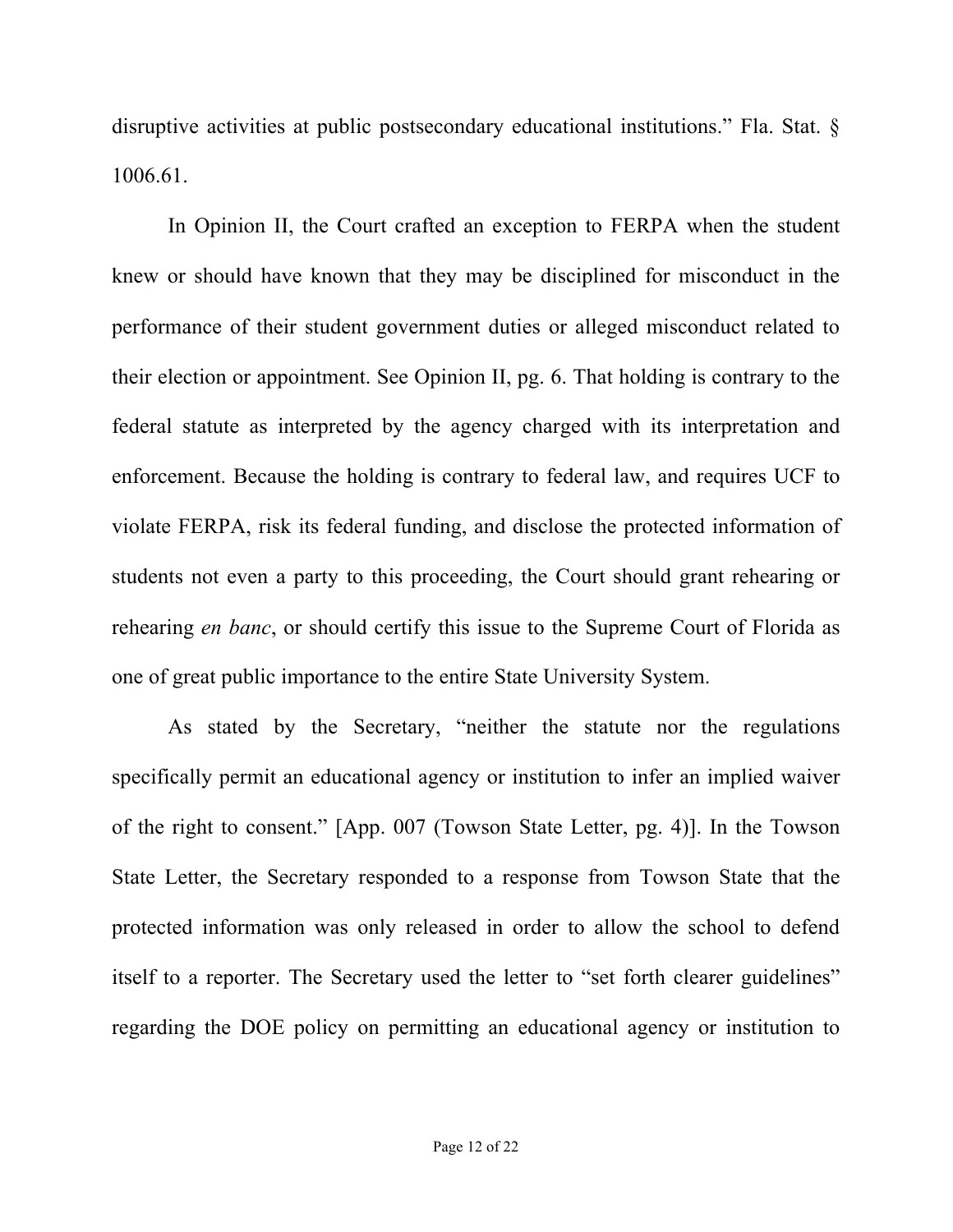infer an implied waiver" of FERPA. See Towson State Letter, pg. 4. In that regard,

the Secretary stated as follows:

The Department will support an educational agency or institution that has inferred an implied waiver of the student's right to consent to disclosure when:,

- 1. the student has taken an adversarial position against the educational agency or institution;
- 2. the student has initiated the involvement of the third party by contacting that party in writing, and, in so doing:
	- a) set forth specific allegations against the educational agency or institution; and,
	- b) requested that action be taken against the educational agency or institution or that the third party assist the student in circumventing decisions made about the student by the educational agency or institution;
- 3. the third party's special relationship with the educational agency or institution:
	- a) gives the third party authority to take specific action against the educational agency or institution; or,
	- b) reasonably could be significantly adversely affected if the educational agency or institution cannot refute the allegations; and
- 4. the disclosure is as limited as is necessary for the educational agency or institution adequately to defend itself from the student's charges or complaint. The third party should follow the procedures set forth in 34 CFR § 99.33 on limitations that apply to the redisclosure of information derived from education records.

[App. 007-008 (Towson State Letter, pgs. 4-5) (presented as in original)]. Based upon this framework for an implied waiver, the Secretary concluded that the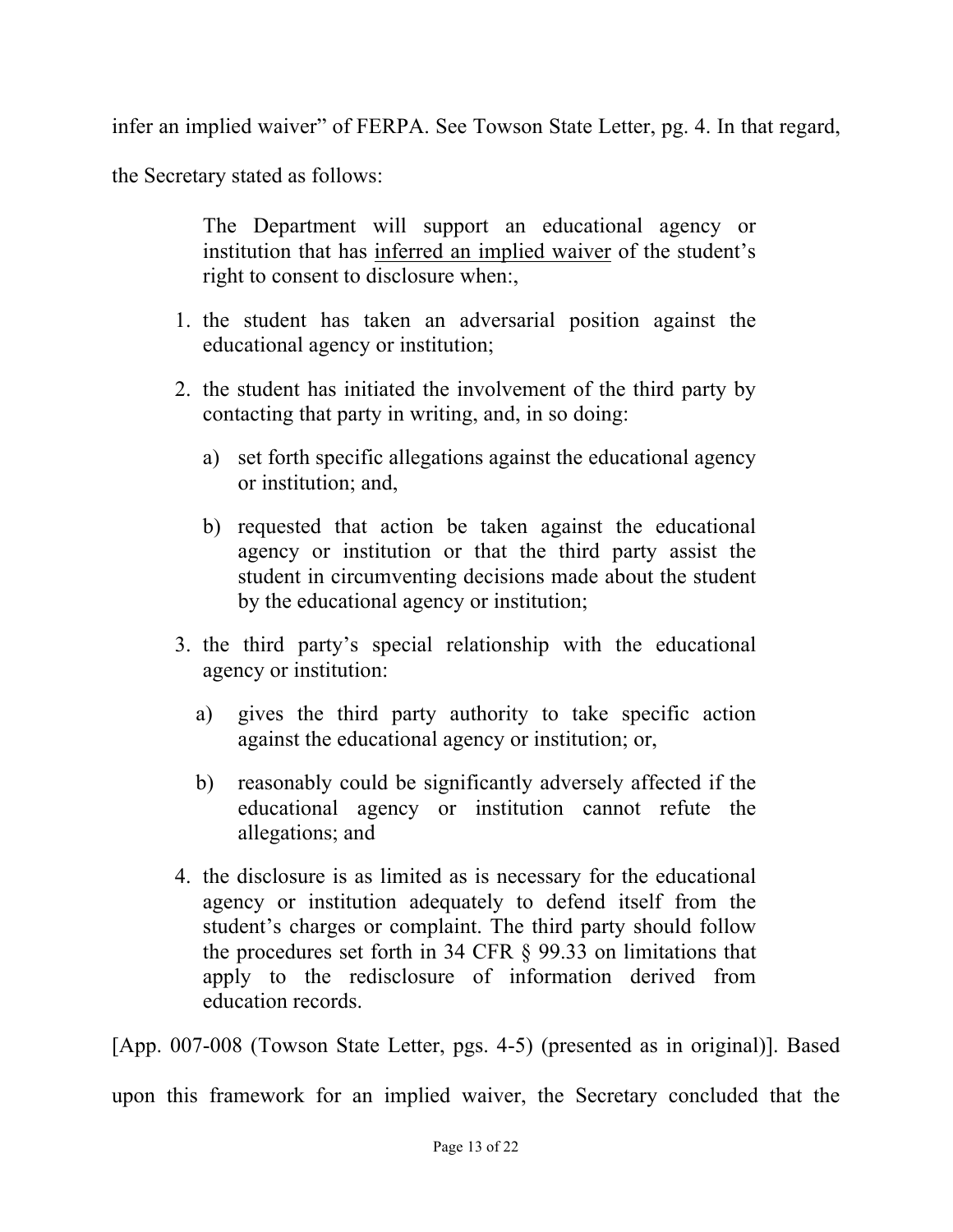disclosure by Towson State in order to "defend itself" was impermissible as the disclosure to a reporter is very different than the disclosure when the student files a lawsuit against the school. [App. 008 (Towson State Letter, pg. 5)].

A few years later, the same conclusion was reached in the Cornell Letter. In the Cornell Letter, Cornell responded to a student's complaint to the Department of Education by stating that the "student published her own failing grade in a public forum," including a complaint filed in a court that contained the protected information. The Secretary responded by stating it was not relevant that the media, or anyone, could obtain the protected information by requesting a copy of the court filing (or downloading it). The fact that the information was publicly available did not make it permissible for the information to be released by the university. Specifically, the Secretary stated:

A record does not lose its status as an education record because the information contained therein appears in a public record. Furthermore, there is no exception in FERPA that exempts information in public records from the definition of education records. In this case, Professor Sack gained access to [the Student's] education records from the University, not from the court. Therefore, notwithstanding the fact that the records were available to the public at the court, we find that a disclosure of information from [the Student's] education records by the University occurred.

[App. 019 (Cornell Letter, pg. 6)].

More recently, the Secretary responded to a request from the Attorney General of Virginia relating to information about an alleged sexual assault that was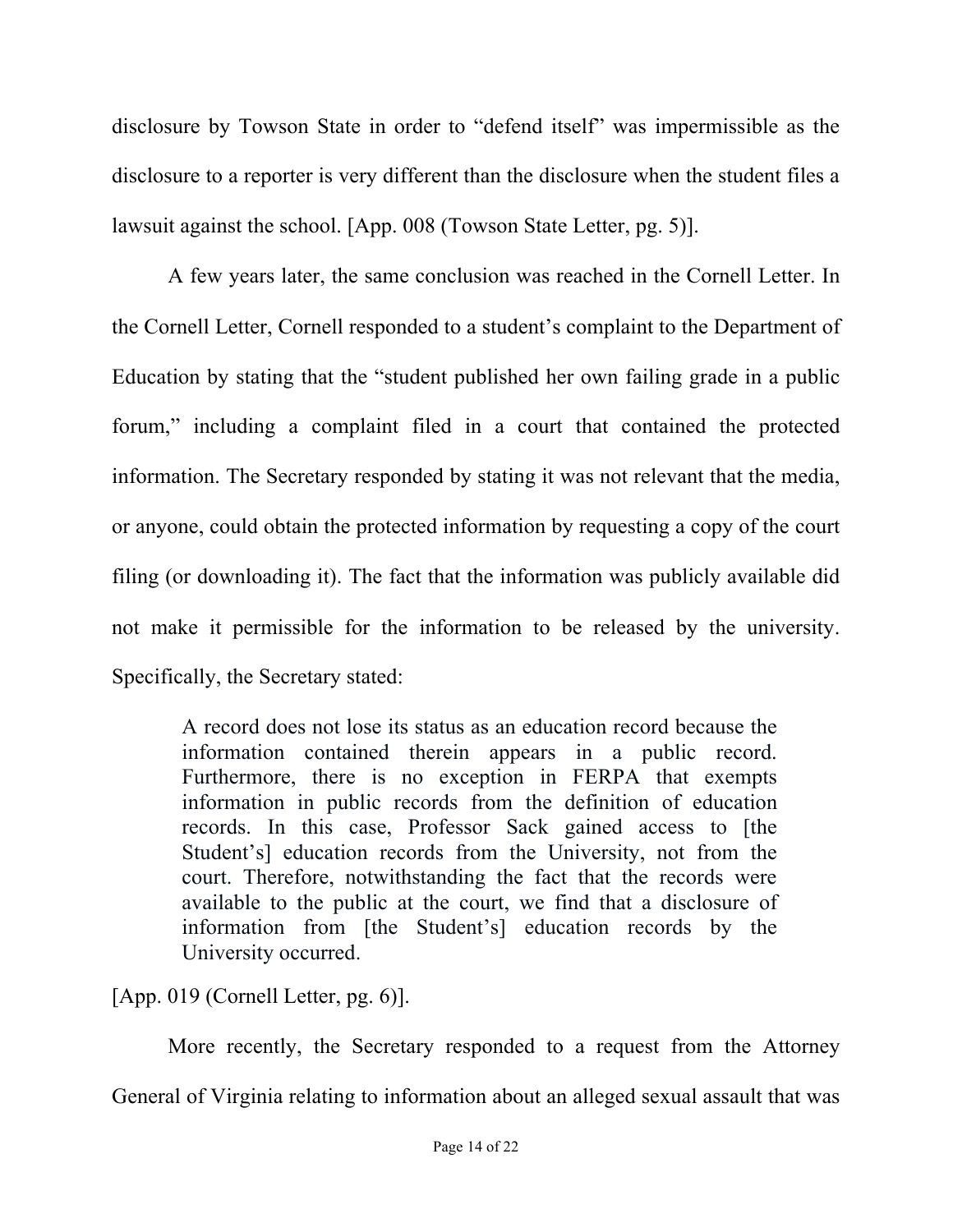described by the student and published in a magazine. The "article focused on a student named [redacted] … and her allegations of sexual assault that occurred at a University fraternity." [App. 024 (UVa Letter, pg. 1)]. The student spoke to the media and the magazine article became front page news on every paper throughout the country. Further, the magazine used the students real first name in the article and her last name was heavily publicized elsewhere.

The Secretary stated that the DOE "understand[s] that the University is facing extensive media scrutiny…," and that the student herself voluntarily provided her story to the media, but that did not change the analysis. The Secretary stated that the privacy provided by Congress in FERPA is unlike a judicial privilege which can be waived by disclosure. With regard to FERPA, it cannot and "the Department respectfully decline[d] to further extend the doctrine of implied waiver of the right to consent in this instance." [App. 032 (Attachment to UVa Letter, pg. 6)]. The Secretary found no considerations unique to FERPA that would lead it to conclude that FERPA had been waived when the person talks to the media about those same records. The Secretary continued by explaining that:

[UVa] correctly notes that the Department has interpreted FERPA as allowing an educational agency or institution to infer a parent's or student's implied waiver of the right to consent to the disclosure of personally identifiable information from the student's education records to a court when the parent or student has sued the educational agency or institution…..[Further,] the Department indicated in the preamble discussion to the 1996 final regulations that FERPA permitted an educational agency or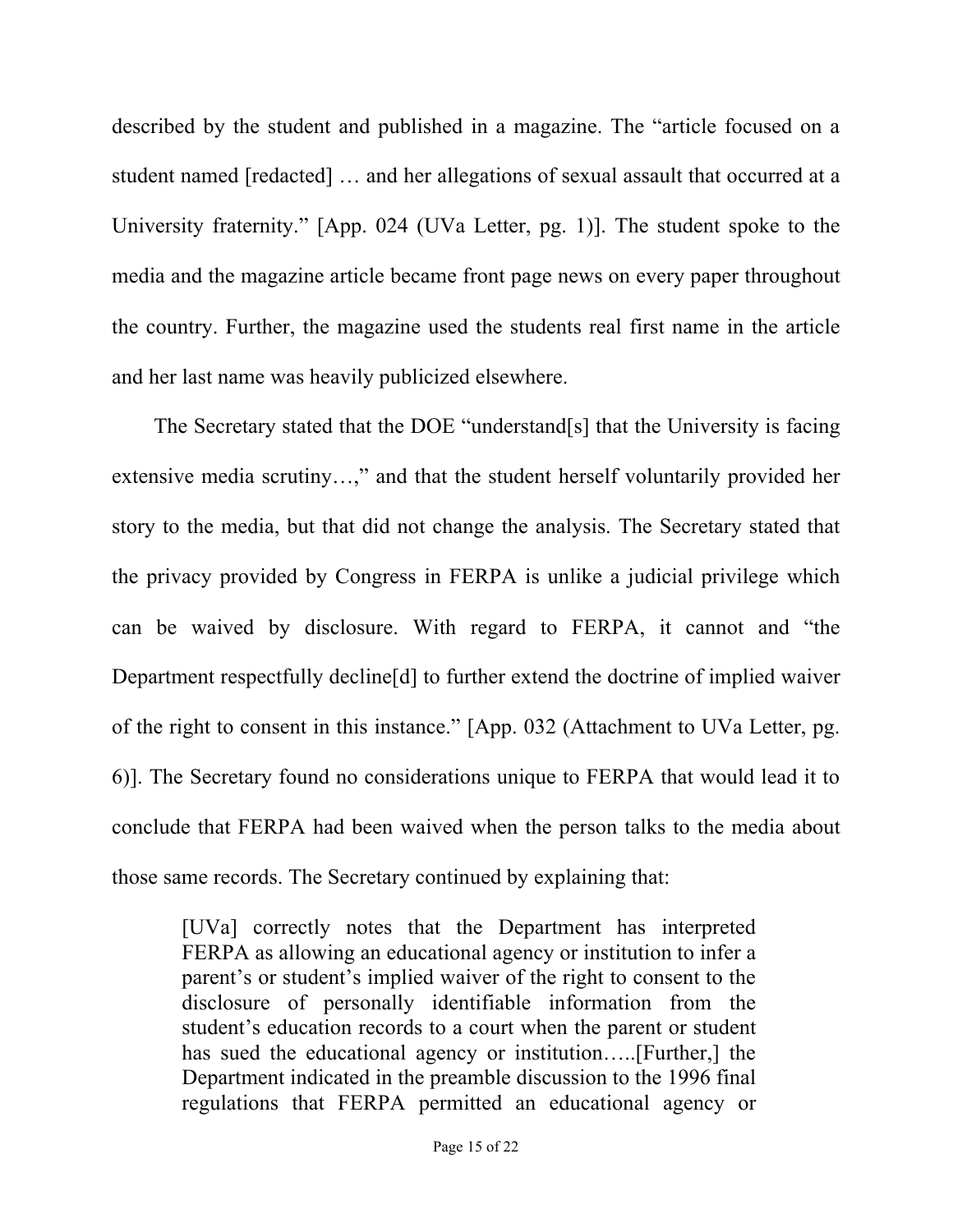institution to infer the parent's or eligible student's implied waiver of the right to consent to the disclosure of information from education records to permit disclosure to a court if the parent or eligible student had sued the agency or institution.

\*\*\*

In two letters of findings issued in 1997 and 1998, the Department provided a set of narrow criteria in which the Department extended the implied waiver doctrine to situations in which a student had taken a written, adversarial position against an educational agency or institution by contacting a third party in a "special relationship" to the educational agency or institution in a way that could adversely affect the educational agency or institution.

[App. 032-033 (Attachment to UVa Letter, pgs. 6-7 and fn. 10 (citing the Towson State Letter))]. It is what was said at the end of the Secretary's discussion that is most salient here: "*The Department has not issued any letters that extend the doctrine of implied consent beyond the criteria set forth in" the Towson State Letter*. [App. 034 (Attachment to UVa Letter, pg. 8) (emphasis supplied)].

The Secretary further explained in the UVa Letter the reasons why the protections could not be deemed waived, and also explained the distinction between the situation where the student sues the university and the entirely different situation when the media requests a record. [App. 033-034 (Attachment to UVa Letter, pgs.  $7-8$ ].<sup>3</sup> The fact that "a student shares information with the

<sup>&</sup>lt;sup>3</sup> Stating, in part, as follows:

We also continue to believe that there are meaningful distinctions between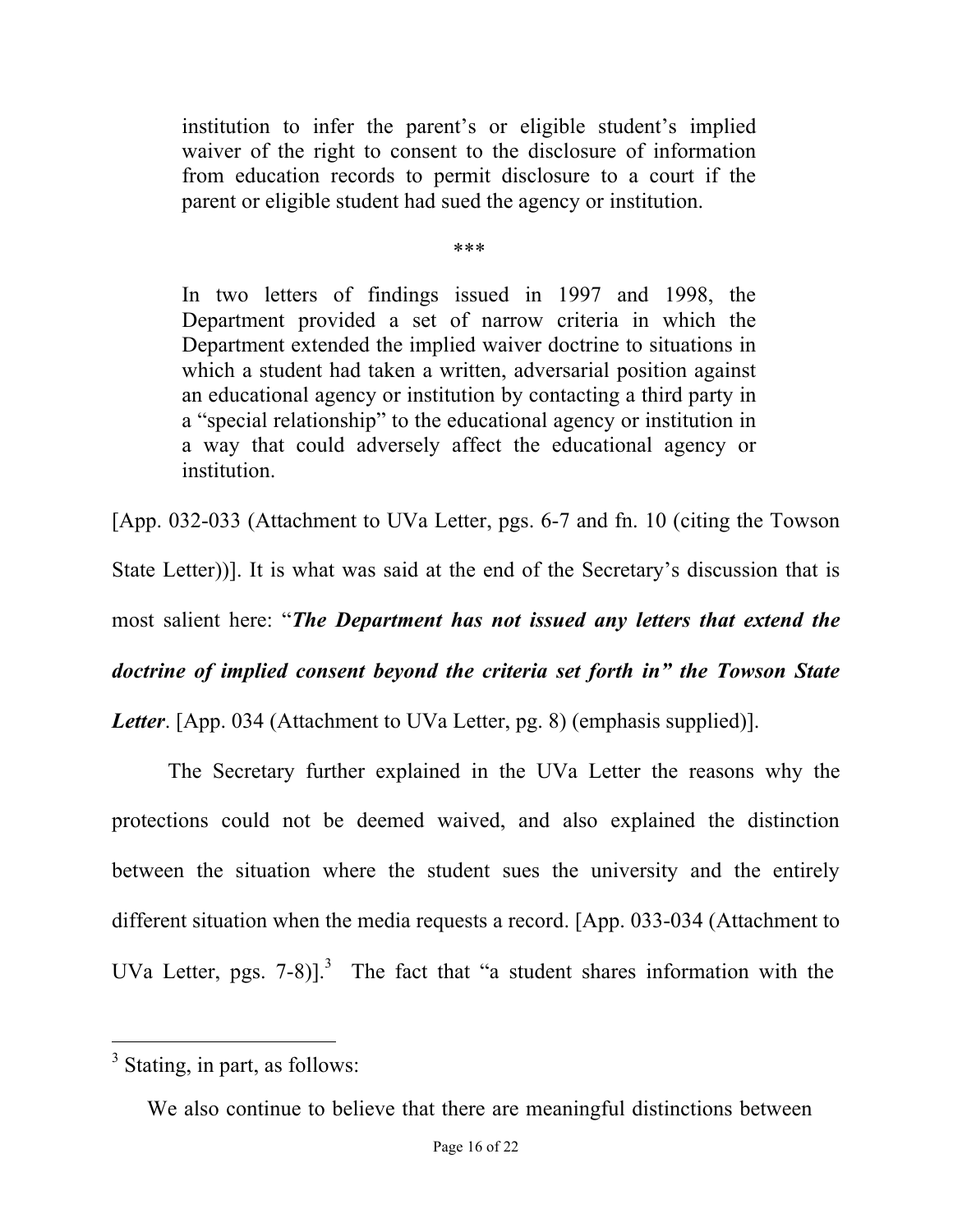media" does not waive the protections afforded by FERPA and the university is still not permitted from providing the information. [App. 025 (UVa Letter, pg. 2)].

Similarly, in 2014 the Secretary responded to an inquiry from the University of North Carolina. See UNC Letter. In the UNC Letter, the Secretary stated that media outlets made requests to UNC for information relating to an alleged cheating scandal involving scholarship athletes. The Secretary stated that while a university is generally permitted to release non-identifiable information, it may not do so if the information is likely to be identified with a particular person. The Secretary concluded by stating that even the directory information could not be provided to the newspaper "even if the University removed the students' names and other direct identifiers from the spreadsheet and disclosed the other requested information, it appears based on the information you've provided that disclosing this information would be identifiable to some students." [App. 23 (UNC Letter,

permitting disclosures to be made to a court and permitting disclosures to be made to the media in part because the ramifications to privacy that would result from a disclosure to a court can be managed effectively. We have allowed disclosures to be made to a court partly because parents and students have measures available in courts to protect their privacy interests, such as by moving to seal the court's record or for a protective order, as opposed to the widespread dissemination of personally identifiable information from education records that would result from a disclosure to the media. [App. 034 (Attachment to UVa Letter, pg. 8)].

 $\overline{a}$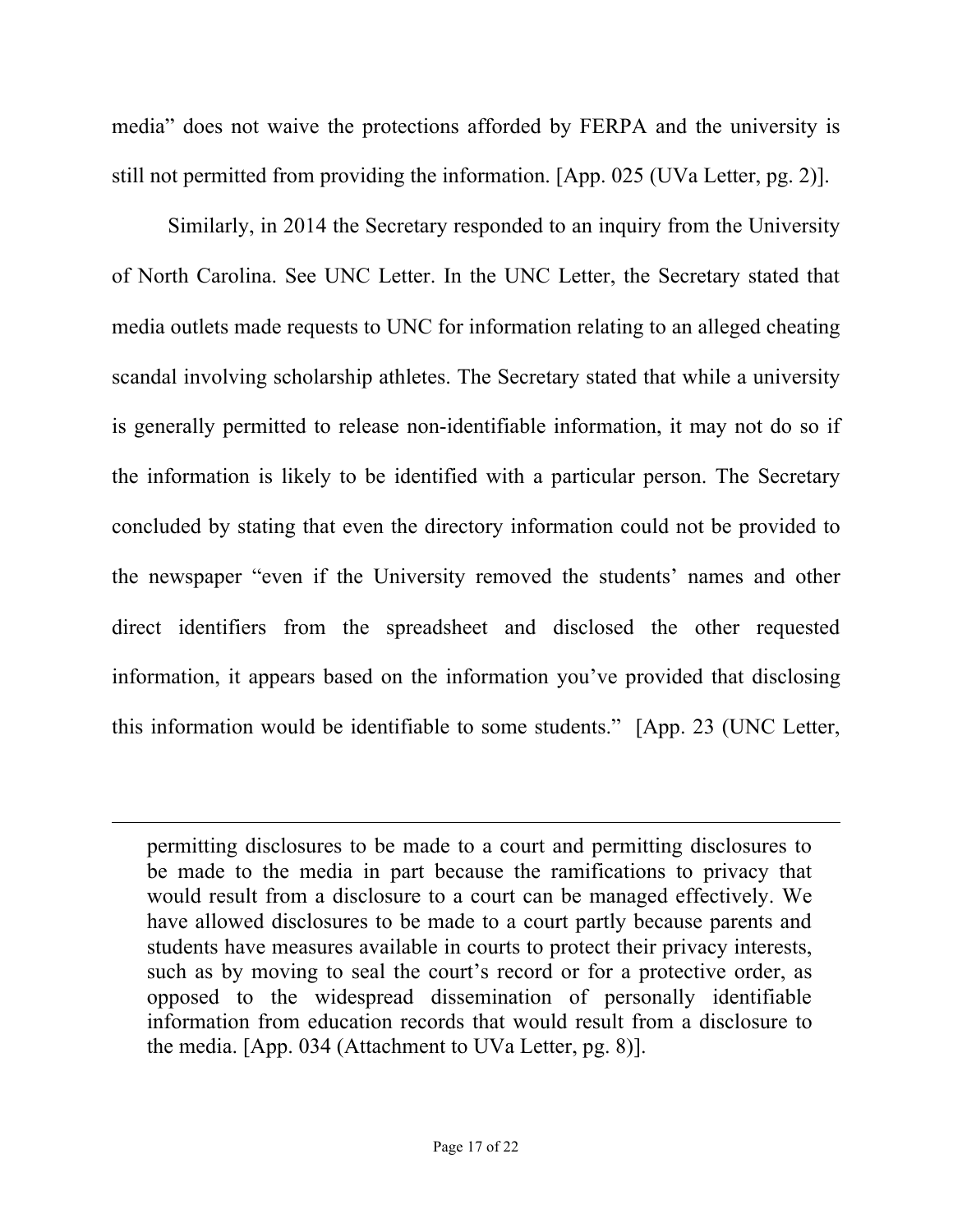pg. 4)]. It is the text following that statement that is more relevant for purposes of

the instant matter. The Secretary continued by explaining that:

A student's identity may be personally identifiable, even after removal or redaction of nominally identifying information from student-level records. *This may be the case, for example, with a highly publicized disciplinary action, or one that involved a wellknown student, where the student could be easily identified in the school community even after the record has been scrubbed of identifying data. In these circumstances, FERPA does not allow disclosure of the record in any form without consent* because the irreducible presence of personal characteristics or other information makes the student's identity personally identifiable.

[App. 23 (UNC Letter, pg. 4) (emphasis supplied)].

These letters inform the educational institutions nationwide that there is no such thing as an implied waiver of FERPA's privacy rights other than in the extremely narrow set of circumstances described in the Towson State Letter and reaffirmed in the UVa Letter. Contrary to the holding in Opinion II, the fact that a student knows or should reasonably know they may be called before a disciplinary board is not relevant to their FERPA rights. It would not even be relevant when responding to a media request for information about the student if the student had given that exact information to a different media outlet. Nor would it be relevant if the information was publically-available from the clerk of court.

Allowing implied waiver fails to take into account the purposes of FERPA and the privacy protections that our nation's schools are required to provide to students. In this case, application of an unrecognized implied waiver exception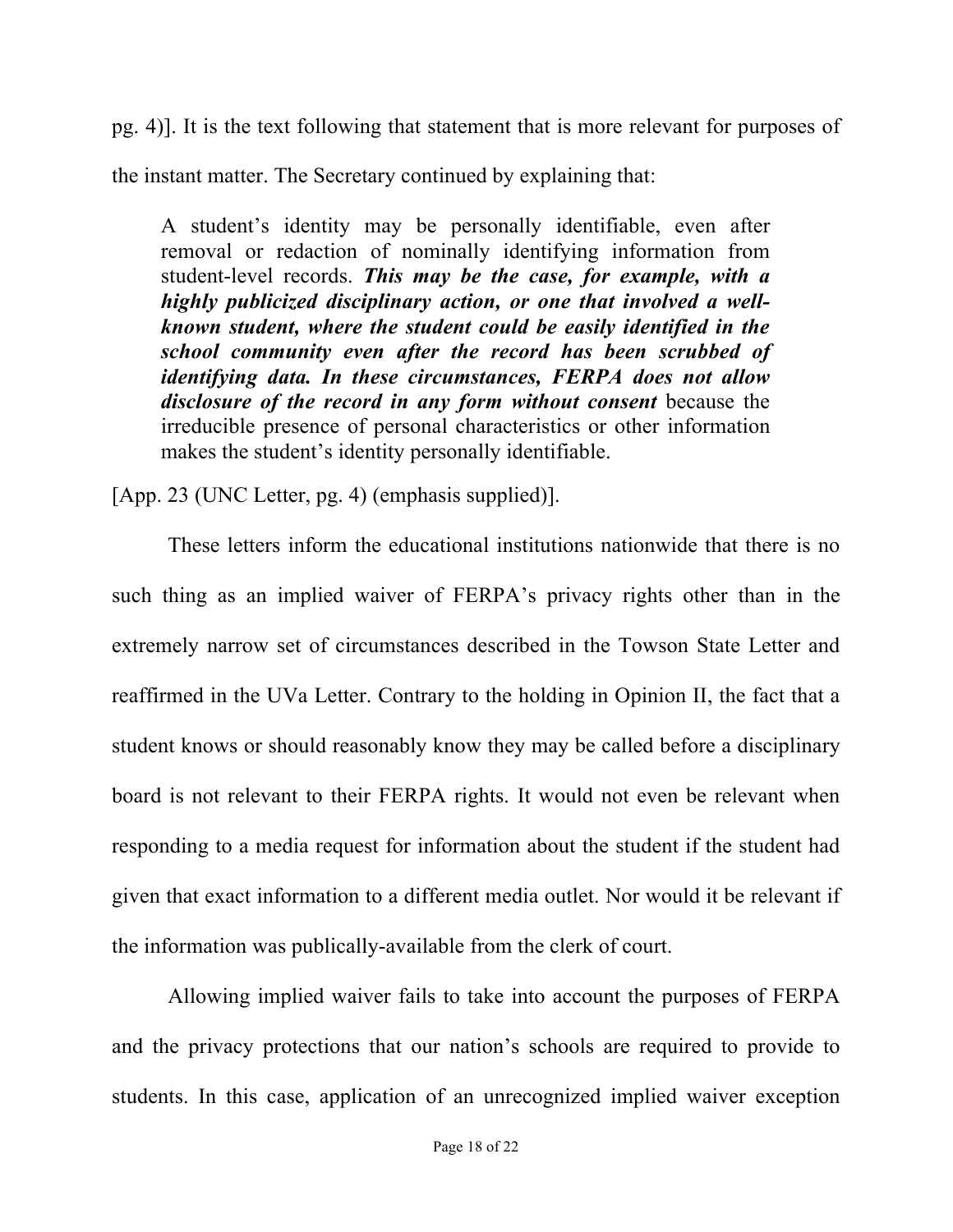under FERPA fails to provide notice to the non-party students whose records are to be made public. It also fails to account for the protections due to an accuser who may make a complaint to the student government regarding student misconduct. Even more simply, allowing implied waiver in this context fails to take into account that the federal law at issue does not provide for such an exception under these circumstances. For all of these reasons, the Court should grant rehearing, rehearing *en banc*, or certification to the Florida Supreme Court.

#### **IV. Conclusion**

Students "have a federally protected right of privacy in their educational records (including student disciplinary records)." *School Bd. of Miami-Dade County v. Martinez-Oller*, 167 So. 3d 451, 455 (Fla. 3d DCA 2015) (parenthetical in original). This Court's Opinion II disregards that protection and engrafts an implied waiver exception in contravention of Florida and federal law. That is an exception that Congress and the Secretary of the Department of Education have not countenanced, and in fact, have rejected. When determining whether an implied waiver can be applied in the context of FERPA, the only applicable analysis is the one provided by the Secretary in the Townson Letter and reaffirmed as the exclusive method in the UVa Letter. In Opinion II, the Court neither satisfied that analysis nor did it acknowledge it. Had it done so, it would have been clear that no implied waiver can be found in the facts in this case. Instead, Opinion II compels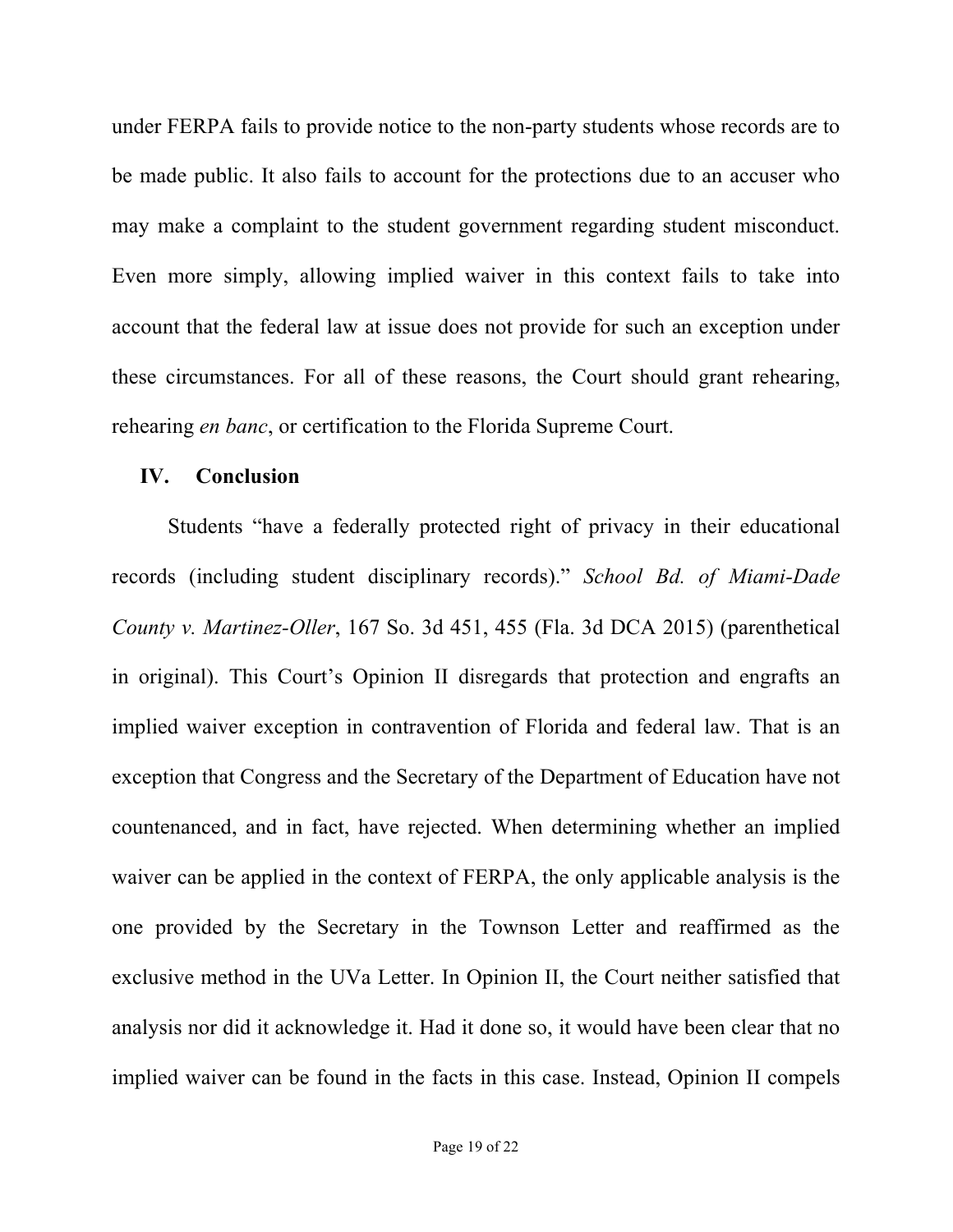UCF to violate FERPA, a violation that would have substantial dire consequences for the University.

UCF respectfully requests this Court to grant rehearing or rehearing en banc because the Court's Opinion II compels UCF to act in a manner entirely inconsistent with the mandates of Florida and federal law under FERPA. Alternatively, UCF requests certification of the issue to the Florida Supreme Court as one of great public importance (which KNI itself acknowledged in its motion for rehearing), $<sup>4</sup>$  for the Court's Opinion II places the state's entire State University</sup> System in a "catch 22," in that the universities must either (i) disclose education records related to student government, at the risk of losing their federal funding and exposure to litigation filed by effected students and their attorneys' fees, see § 1002.225(3), Fla. Stat., or (ii) refuse to disclose such records at the risk of litigation and attorneys' fees under Chapter 119. Specifically, UCF proposes certification of the following question:

DOES A UNIVERSITY STUDENT, BY PARTICIPATING IN STUDENT GOVERNMENT, IMPLIEDLY WAIVE THEIR PRIVACY RIGHTS UNDER FERPA, THEREBY ALLOWING THE UNIVERSITY TO RELEASE TO THIRD-PARTIES THE STUDENT'S EDUCATION RECORDS RELATING TO THEIR STUDENT GOVERNMENT PARTICIPATION?

<sup>4</sup> See KNI's Motion for Rehearing, Rehearing *En Banc*, Clarification, and Certification, pgs. 10-12, filed with the Court on February 22, 2016.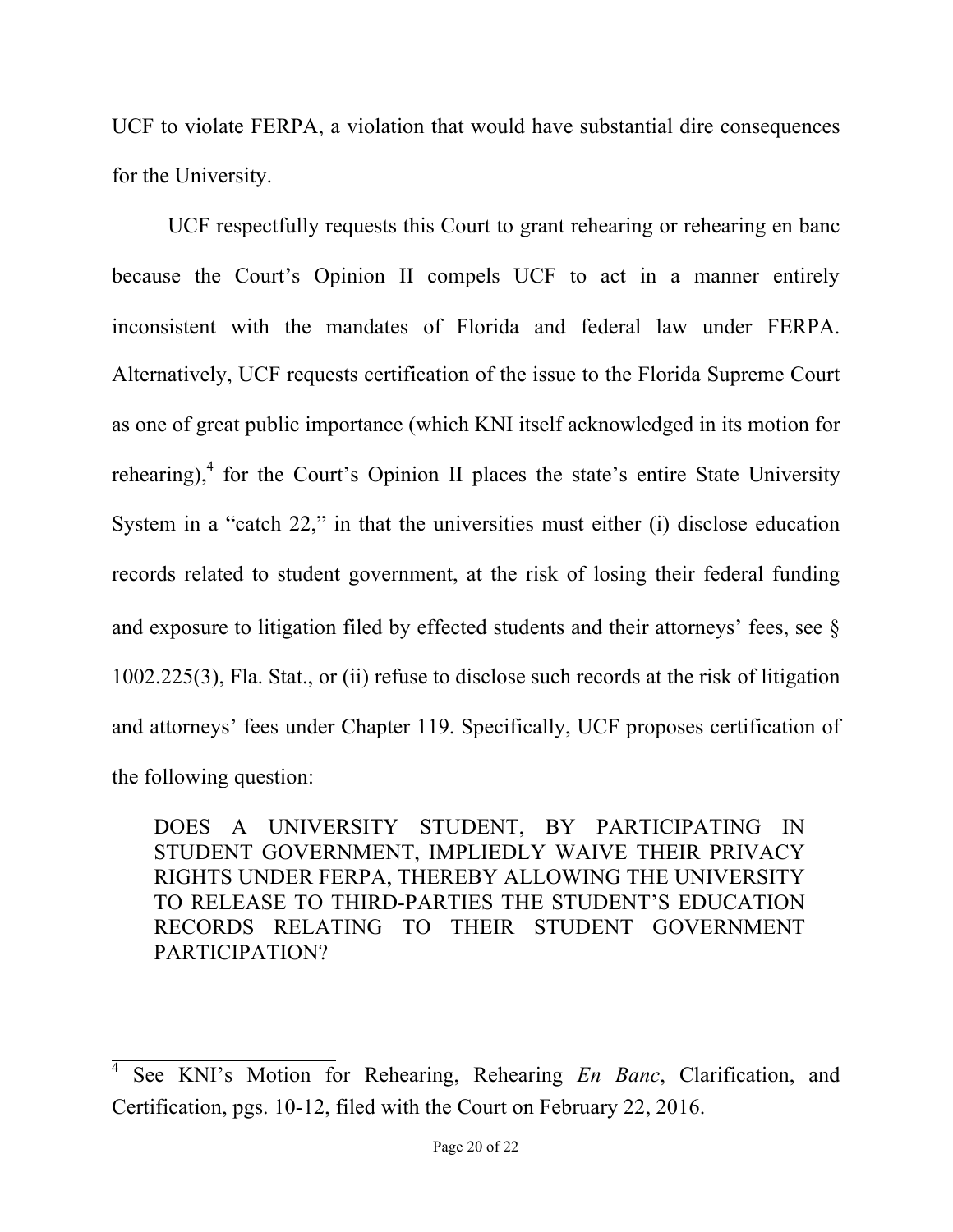## **STATEMENT OF COUNSEL**

The undersigned express a belief, based on a reasoned and studied professional

judgment, that the case or issue is of exceptional importance.

By: /s/ Charles T. Wells Charles T. Wells, Fla. Bar No. 86265 E-mail: charles.wells@gray-robinson.com GRAYROBINSON, P.A. 301 East Pine Street, Suite 1400 Orlando, Florida 32801 Telephone: (407) 843-8880

By: /s/ Richard E. Mitchell Richard E. Mitchell, Fla. Bar No. 0168092 E-mail: Rick.Mitchell@gray-robinson.com GRAYROBINSON, P.A. 301 East Pine Street, Suite 1400 Orlando, Florida 32801 Telephone: (407) 843-8880

 $\mathbf{B} \mathbf{y}$ :  $\mathcal{T} \mathbf{y}$   $\mathbf{y}$   $\mathbf{y}$ 

 Jeffrey T. Kuntz, Florida Bar No. 26345 E-mail: jkuntz@gray-robinson.com GRAYROBINSON, P.A. 401 E. Las Olas Boulevard, Suite 1000 Fort Lauderdale, Florida 33301 Telephone : (954)761-8111